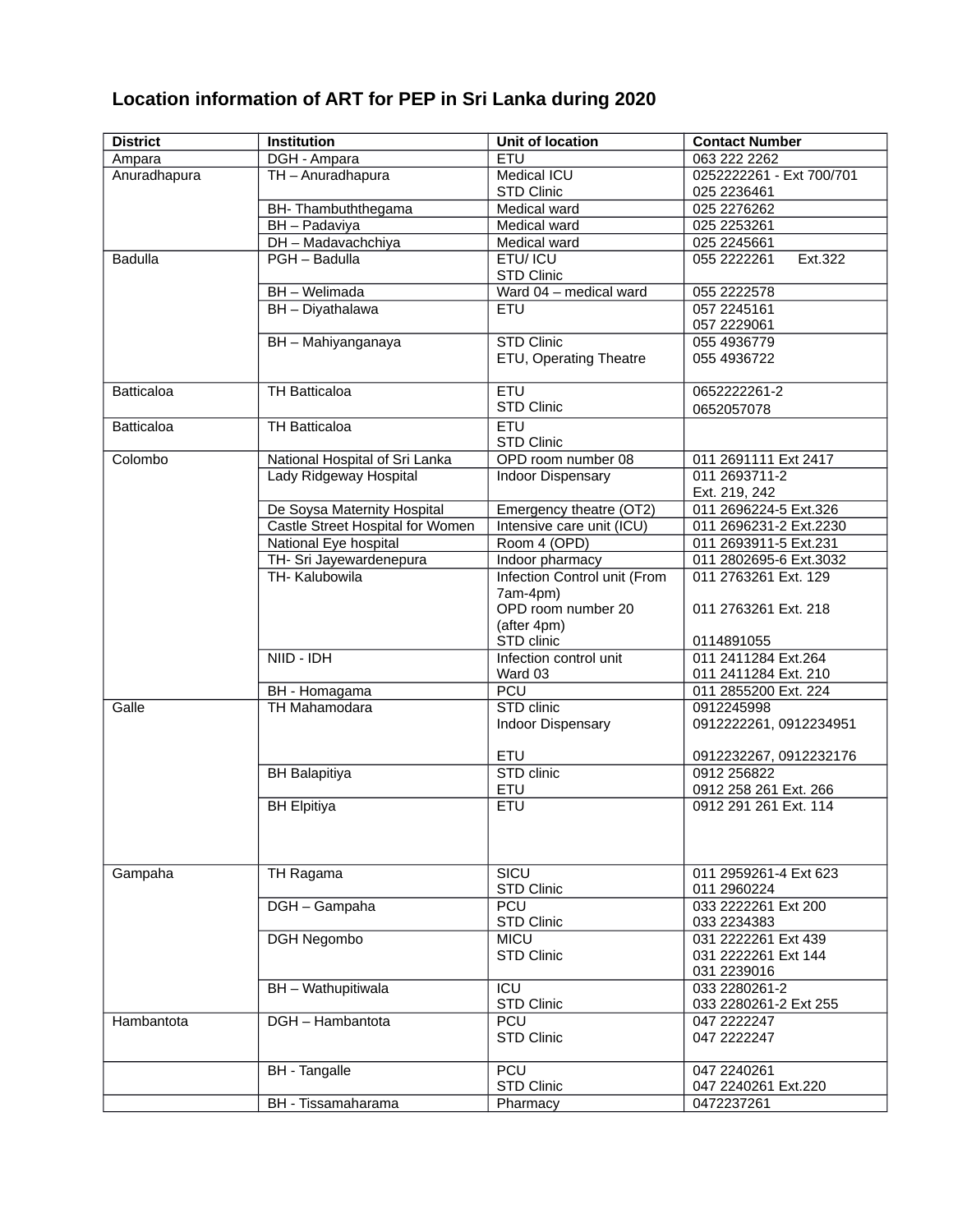|               | BH - Walasmulla               | <b>ETU</b>                             | 0472245261                |
|---------------|-------------------------------|----------------------------------------|---------------------------|
| <b>Jaffna</b> | TH Jaffna                     | $A & E$ (1 <sup>st</sup> floor-Room 2) | 021 2222261               |
|               |                               | STD Clinic                             | 021 2217756               |
| Kalutara      | GH - Kalutara                 | Accident and emergency                 | 034 2222261, Ext.250      |
|               |                               | unit                                   |                           |
|               |                               | STD Clinic - Kalutara                  | 034-2236937               |
|               | <b>BH</b> - Panadura          | <b>ETU</b>                             | 038 2222261 Ext.243       |
|               | Kethumathi Maternity Hospital | Operating theatre                      | 038 2232361               |
|               | <b>BH- Horana</b>             | <b>PCU</b>                             | 034 2261261 Ext.1135      |
| Kandy         | TH-Kandy                      | <b>ETU</b>                             | 081 2233338,              |
|               |                               |                                        | 081 2234208               |
|               |                               | <b>STD Clinic</b>                      | 081 2203622               |
|               | <b>BH</b> - Gampola           | ETU                                    | 081 2352261               |
|               | DBH-Teldeniya                 | ETU                                    | 081-2374055               |
|               | DGH - Nawalapitiya            | <b>ETU</b>                             | 054 2222261               |
|               |                               | <b>STD Clinic</b>                      | 054 2222261 Ext. 230      |
| Kegalle       | TH-Kegalle                    | <b>ETU</b>                             | 035 2222261               |
|               |                               | <b>STD Clinic</b>                      | 035 2231222               |
|               | <b>BH</b> - Mawanella         | $\overline{ICU}$                       | 035 2247835               |
|               | <b>BH</b> - Karawanella       | <b>ETU</b>                             | 036 2267374               |
|               | BH - Warakapola               | <b>ETU</b>                             | 035 2267261               |
| Kilinochchi   | <b>BH-Kilinochchi</b>         | ETU                                    | 021 2285329               |
|               |                               | STD clinic                             | 021 2283709               |
| Kurunegala    | TH - Kurunegala               | <b>STD Clinic</b>                      | 037 2224339               |
|               |                               | A&E, ICU                               | 037 2233909               |
|               | <b>BH</b> - Nikawaratiya      | ICU                                    | 037 3378060               |
|               | BH - Dambadeniya              | <b>PCU</b>                             | 037 2266592               |
|               | BH - Galgamuwa                | <b>PCU</b>                             | 037 2253061               |
|               | TH - Kuliyapitiya             | <b>STD Clinic</b>                      | 037 2281261               |
|               |                               | A&E                                    | 037 2281261               |
| Matale        | DGH - Matale                  | STD clinic                             | 066 2053746               |
| Matara        | DGH - Matara                  | <b>ETU</b>                             | 041 2222261 Ext.161       |
|               |                               | <b>STD Clinic</b>                      | 041 2232302               |
|               | BH-Deniyaya                   | <b>ETU</b>                             | 0412273261                |
|               | BH-Kamburupitiya              | ETU                                    | 0412292261                |
|               | Asiri Hospital Matara         | <b>ETU</b>                             | 0417501501                |
| Monaragala    | <b>DGH Monaragala</b>         | Primary care unit                      | 055 2277024               |
|               |                               | <b>STD Clinic</b>                      | 055 2276826               |
|               | <b>BH Bibila</b>              | <b>PCU</b>                             | 055 2265461 Ext 135       |
|               | <b>BH Wellawaya</b>           | <b>PCU</b>                             | 055 2274861 Ext 159       |
|               | <b>BH</b> Siyambalanduwa      | <b>PCU</b>                             | 055 2279460 Ext 109       |
| Mullaitivu    | <b>DGH Mullaitivu</b>         | STD clinic                             | 021 2061412               |
| Nuwara Eliya  | <b>GH Nuwara Eliya</b>        | <b>OPD</b>                             | 052 2234393               |
|               |                               | STD Clinic                             | 052 2223210               |
|               | <b>BH Dickoya</b>             | <b>OPD</b>                             | 051 2222261               |
|               | <b>BH Rikillagaskada</b>      | OPD                                    | 081 2365261               |
| Polonnaruwa   | GH- Polonnaruwa               | <b>ETU</b>                             | 027 2222384               |
|               |                               | <b>STD Clinic</b>                      | 027 2225787               |
|               |                               |                                        |                           |
| Puttalam      | <b>DGH Chilaw</b>             | PCU                                    | 032 2223261               |
|               |                               | <b>STD Clinic</b>                      | 032 2220750               |
|               |                               |                                        |                           |
|               | <b>BH- Puttalam</b>           | PCU                                    | 0322265496 Ext 215        |
|               |                               | <b>STD Clinic</b>                      | 0322265496, 0701941313    |
| Ratnapura     | PGH - Ratnapura               | ICU                                    | 045 2225396, Ext.225, 337 |
|               |                               | <b>STD Clinic</b>                      | 045 2226561               |
|               | BH - Balangoda                | Ward 02 (Medical ward)                 | 045 2287261 Ext 273       |
|               | BH - Embilipitiya             | ICU                                    | 047 2230261 Ext 244       |
|               |                               | STD Clinic                             | 047 2230261 Ext 192       |
| Trincomalee   | <b>GH Trincomalee</b>         | <b>ETU</b>                             | 026 2222261               |
|               |                               | <b>STD Clinic</b>                      | 026 2222563               |